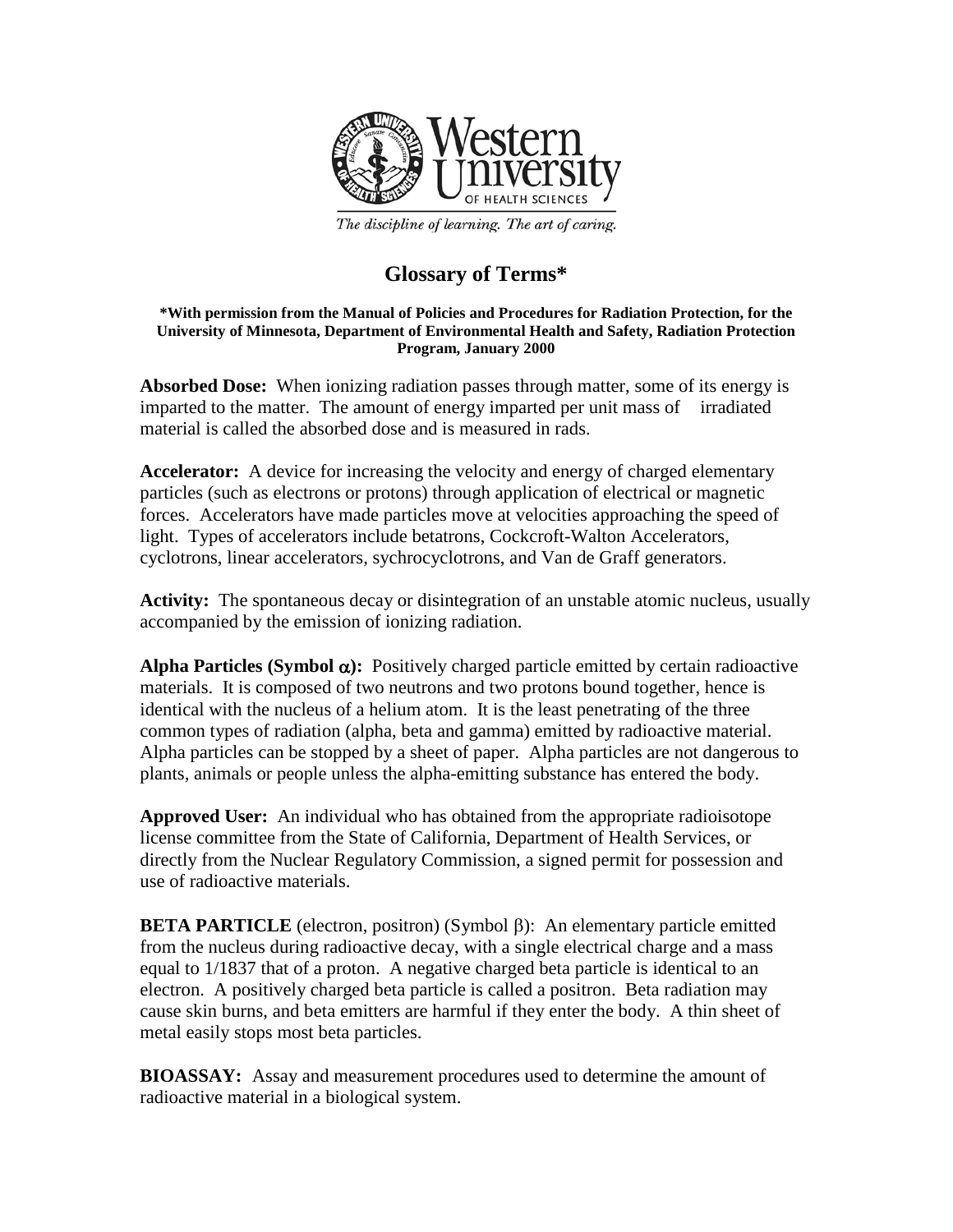**BREMSSTRAHLUNG:** Electromagnetic (x-ray) radiation associated with the deceleration of charged particles passing through matter. Usually associated with energetic beta-emitters such as <sup>32</sup>P.

**COLLIMATOR:** A device for focusing or confining a beam of particles or radiation, such as x-rays.

**CONTAMINATION:** The presence of radioactive material on materials or places where it is undesirable.

**CURIE (Ci):** Quantity of any radioactive material in which the number of disintegrations is 3.7 x  $10^{10}$  per second. It is abbreviated Ci.

> Millicurie: One-thousandth of a curie  $(^{1}_{1000}$  of a Ci)  $3.7 \times 10^{7}$  disintegrations per second. It is abbreviated mCi.

> Microcurie: One-millionth of a curie  $(^{1}/_{1,000,000}$  of a Ci) 3.7 c  $10^4$  disintegrations per second. It is abbreviated  $\mu$ Ci.

> Picocurie: One- millionth of a microcurie  $({}^{1}/_{1,000,000}$  of a  $\mu$ Ci)  $3.7 \times 10^{-2}$  disintegrations per second. It is abbreviated pCi.

**DOSE:** Quantity of radiation or energy absorbed in a specified mass. For special purpose, it must be appropriately qualified, e.g. absorbed dose.

**DOSE EQUIVALENT (DE):** Quantity used in radiation protection expressing all radiation on a common scale for calculating the effective absorbed dose. The unit of dose equivalent is the rem, which is numerically equal to the absorbed dose in rads multiplied by certain modifying factors such as the quality factor and the distribution factor.

**DOSE RATE:** Radiation dose delivered per unit time and measured, for instance, in rems per hour.

**ELECTROMAGNETIC RADIATION:** Radiation consisting of associated and interacting electric and magnetic waves that travel at the speed of light. Examples include light, radio waves, gamma rays and x-rays. All can be transmitted through a vacuum.

**ELECTRON:** Negatively charged elementary particle, which is a constituent of every neutral atom. Its unit of negative electricity equals 4.8 x 10<sup>-10</sup> coulombs. Its mass is 0.00549 atomic mass units.

**EXTERNAL RADIATION HAZARD:** Exposure to ionizing radiation emitted from a radiation source (radioactive material, x-ray machine, etc.) located outside the body; the ionizing radiation must penetrate through the skin to deeper body tissue to cause biological effects.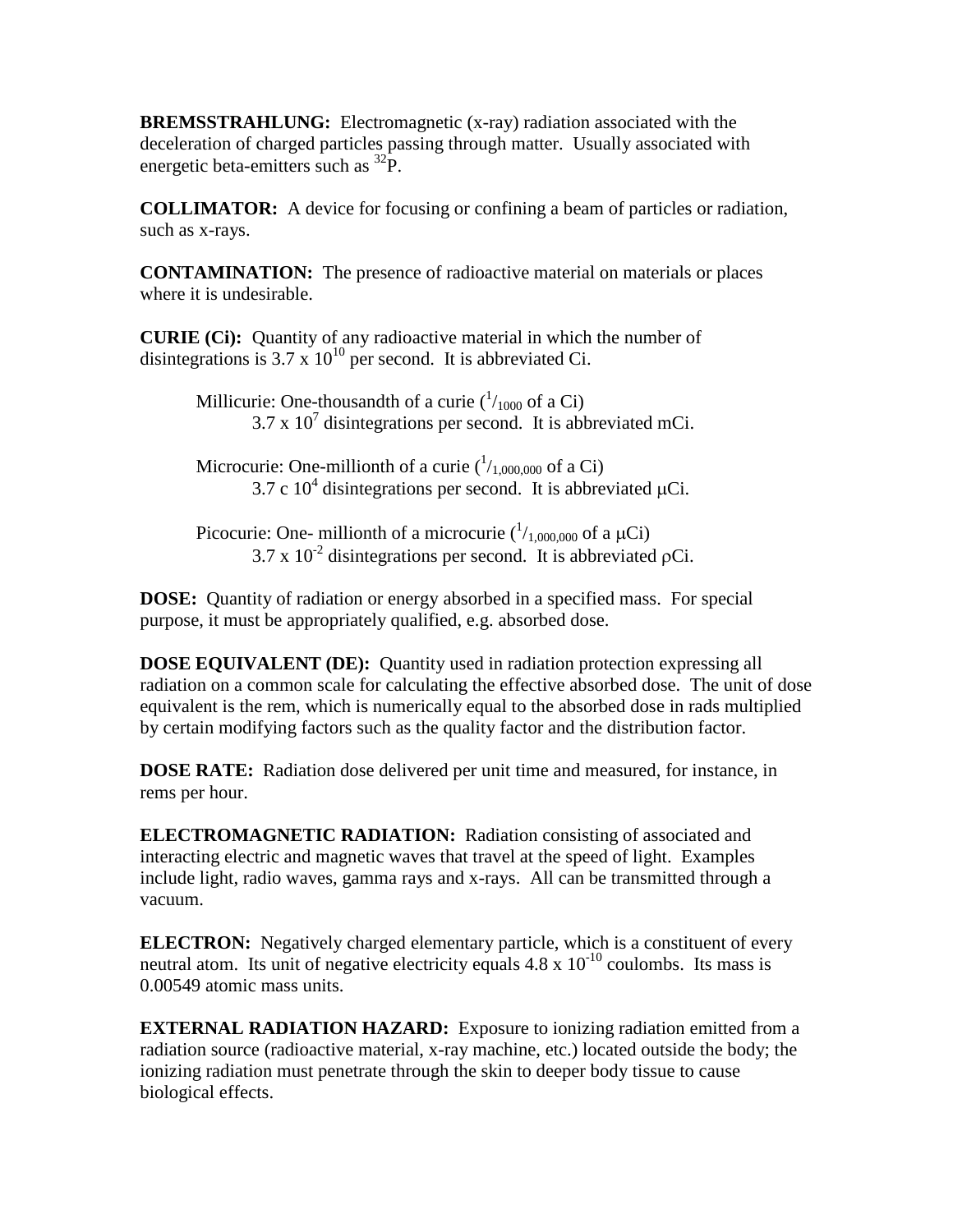**FILM BADGE:** Packet of photographic film worn by personnel, which provides an approximate measure of radiation exposure for personnel monitoring, purposes. The badge may contain two or more films of different sensitivities, and it may contain filters that shield parts of the film from certain types of radiation.

**FILTER, PRIMARY:** A sheet of material, usually metal, placed in a beam of radiation to remove, as far as possible, the less penetrating components of the beam.

**FILTER, SECONDARY:** A sheet of material of lower atomic number, relative to that of the primary filter, placed in the filtered beam of radiation to remove characteristic radiation produced by the primary beam.

**FLUOROSCOPE:** An instrument with a fluorescent screen suitably mounted with respect to an x-ray tube, used most commonly for immediate indirect viewing of internal organs of the body, by means of x-rays. A fluorescent image, a kind of x-ray shadow picture, is produced.

**GAMMA RAY (Symbol** ϒ**)**: High-energy, short-wavelength electromagnetic radiation. Gamma radiation frequently accompanies alpha and beta emissions and always accompanies fission. Gamma rays are very penetrating and are best-stopped or shielded by dense materials, such as lead or depleted uranium. Gamma rays are essentially similar to x-rays but are usually more energetic and are nuclear in origin.

**G-M COUNTER (Geiger-Muller):** A radiation detection and measuring instrument. It consists of a gas-filled (Geiger-Muller) tube containing electrodes, between which there is an electrical voltage but no current flowing. When ionizing radiation passes through the tube, a short, intense pulse of current passes from the negative electrode to the positive electrode and is measured or counted. The number of pulses per second measures the intensity of radiation. It is known as a Geiger counter; it was named for Hans Geiger and W. Muller who invented it in the 1920s.

**GENETIC EFFECTS (radiation):** Radiation effects that can be transferred from parent to offspring. Any radiation-caused changes in the genetic material of sex cells.

**HALF-LIFE, BIOLOGICAL** (T<sub>b</sub>); Time required for the body to eliminate one-half of an administered dose of any substance by the regular processes of elimination. This time is approximately the same for both stable and radioactive isotopes of a particular element.

**HALF-LIFE, EFFECTIVE (T<sub>eff</sub>):** Time required for a radioactive nuclide in a system to be diminished 50% as a result of the combined action of radioactive decay and biological elimination.

$$
T_{eff} = \frac{T_b \times T_r}{T_b + T_r}
$$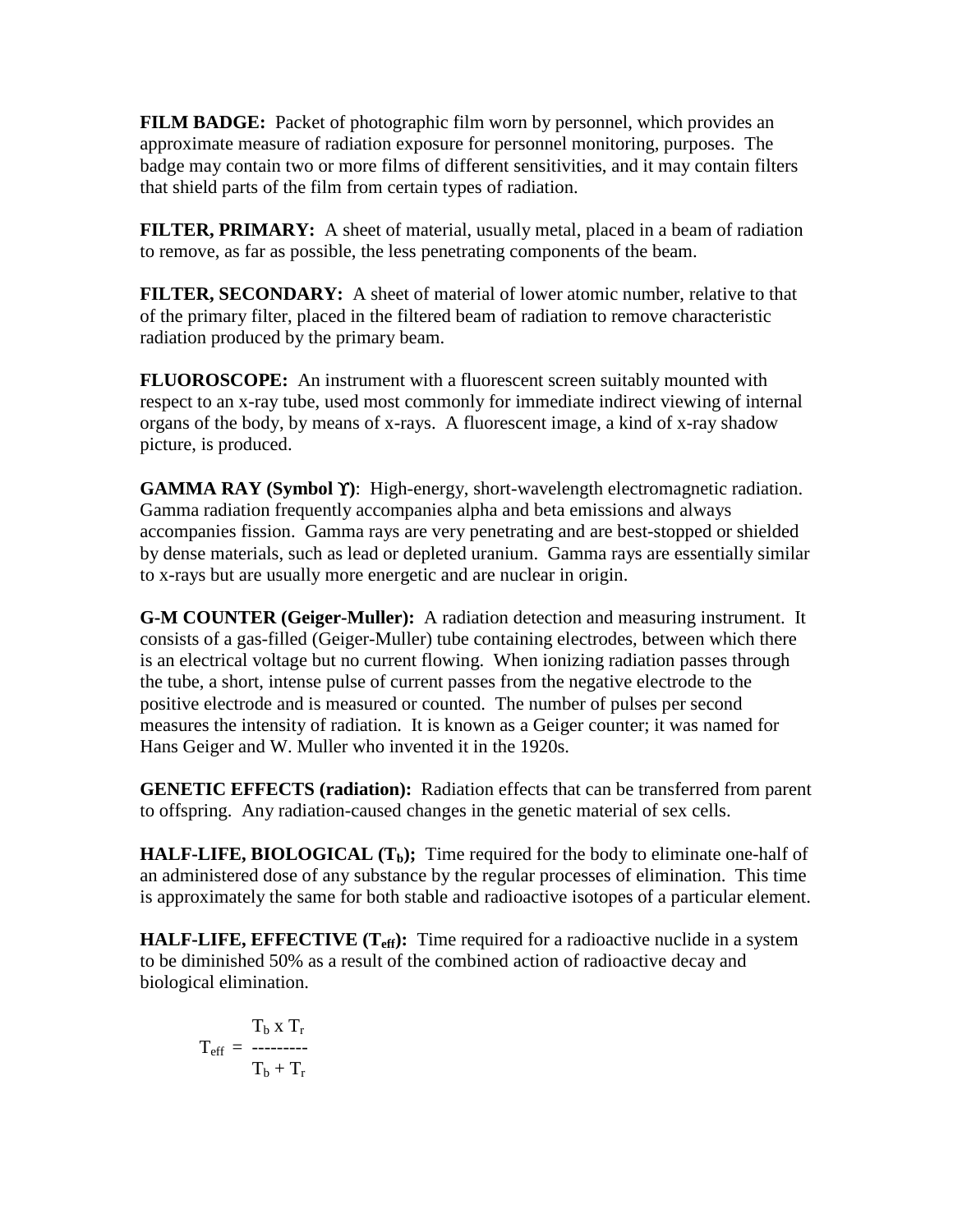**HALF-LIFE, PHYSICAL (radiological) (Tr):** Time required for a radioactive substance to lose 50% of its activity by decay. Each radionuclide has a unique half-life.

**HALF-VALUE LAYER:** The thickness of any specified material necessary to reduce the intensity of an x-ray or gamma ray beam to one-half its original value.

**HEALTH PHYSICS:** Branch of radiological science dealing with the protection of personnel from the harmful effect of ionizing radiation.

**HIGH RADIATION AREA:** Any area, accessible to personnel, in which there exists ionizing radiation at such levels that a major portion of the body could receive, in an hour, a dose in excess of 100 mrem.

**INTERLOCK:** Device (usually electronic) which precludes access to high radiation areas by automatically terminating or reducing radiation exposure rates upon entry by personnel.

**INTERNAL RADIATION HAZARD:** Exposure to ionizing radiation emitted from a radioisotope source located or incorporated within the body as a result of deposition of radioisotopes in body tissues (i.e.,  $1^{31}$ I in the thyroid).

**INVERSE SOUARE LAW:** The intensity of radiation at any distance from a point source varies inversely as the square of that distance. For example, if the radiation exposure is 100 R/hr at 1 inch from the source the exposure will be 0.01 R/hr at 100 inches.

**IONIZATION:** Process of adding one or more electrons to, or removing one or more electrons from atoms or molecules, thereby creating ions. High temperatures, electrical discharges, or nuclear radiations can cause ionization.

**IONIZATION CHAMBER:** An instrument designed to measure the quantity of ionizing radiation in terms of the charge of electricity associated with ions produced within a defined volume.

**KEV (keV):** Energy acquired by a particle of one electronic charge in passing through a potential difference of one thousand volts (kV).

**LINEAR ACCELERATOR:** A long straight tube (or series of tubes) in which charged particles (ordinarily electrons or protons) gain in energy by the action of oscillating electromagnetic fields.

**LINEAR ENERGY TRANSFER (LET):** Measure of the ability of biological material to absorb ionizing radiation; radiation energy lost per unit length of a path through a biological material. In general, the higher the LET value, the greater the relative biological effectiveness of the radiation in that material.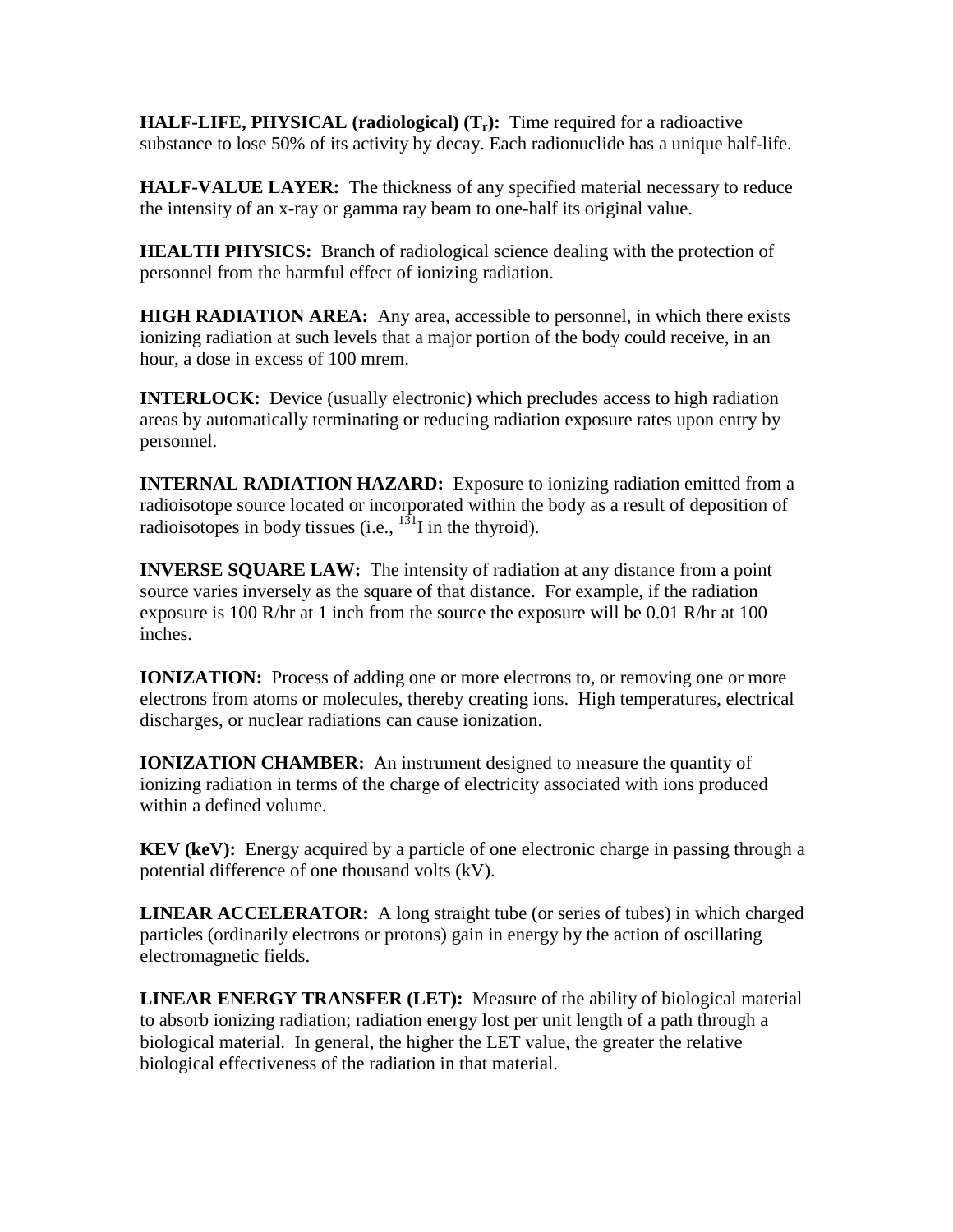**MAXIMUM PERMISSIBLE DOSE EQUIVALENT (MPD):** The maximum dose equivalent that a person, or specified parts of a person's body, shall be allowed to receive in a specified period of time (quarter or year).

**MAXIMUM PERMISSIBLE CONCENTRATION (MPC):** That amount of a particular radioactive material in the air, water, or food that might be expected to result in the MPD to the person consuming that material at the standard rate of intake (based on a standard person).

**MEV (MeV):** Energy acquired by a particle of one electronic charge in passing through a potential difference of one million volts (MV).

**NEUTRON (SYMBOL n)**: An uncharged elementary particle, with a mass slightly greater than that of a proton, that is found in the nucleus of every atom heavier than hydrogen. A free neutron is unstable and decays with a half-life of about 13 minutes into an electron, proton and a neutrino. Neutrons sustain the fission chain reaction in a nuclear reactor.

**NUCLEAR REGULATORY COMMISSION (NRC):** Federal agency responsible for licensing, inspection, and enforcement of regulations pertaining to the use of sources of ionizing radiation.

**PERSONNEL MONITORING DEVICES:** These devices are used to determine by either physical or biological measurements, the amount of ionizing radiation to which an individual has been exposed. The most common monitoring method is the use of a film badge.

**QUALITY FACTOR (QF):** The factor by which the absorbed dose is multiplied to obtain a quantity that expresses on a common scale, for all ionizing radiation, the radiation dose received by exposed persons.

**RAD:** The unit of absorbed radiation dose equal to 100 ergs per gram of absorbing material.

**RADIATION AREA:** An area, accessible to personnel, in which there exits ionizing radiation at such levels that a major portion of the body could receive in any one hour a dose in excess of 5 mrem, or in any five consecutive days a dose in excess of 100 mrem.

**RADIATION PROTECTION INSTRUMENT:** A device that detects and records the characteristics of ionizing radiation.

**RADIATION PROTECTION OFFICER (RPO):** A person trained in radiological science who is responsible for the protection of persons from the harmful effects of ionizing radiation. Also referred to as health physicist or radiation safety officer.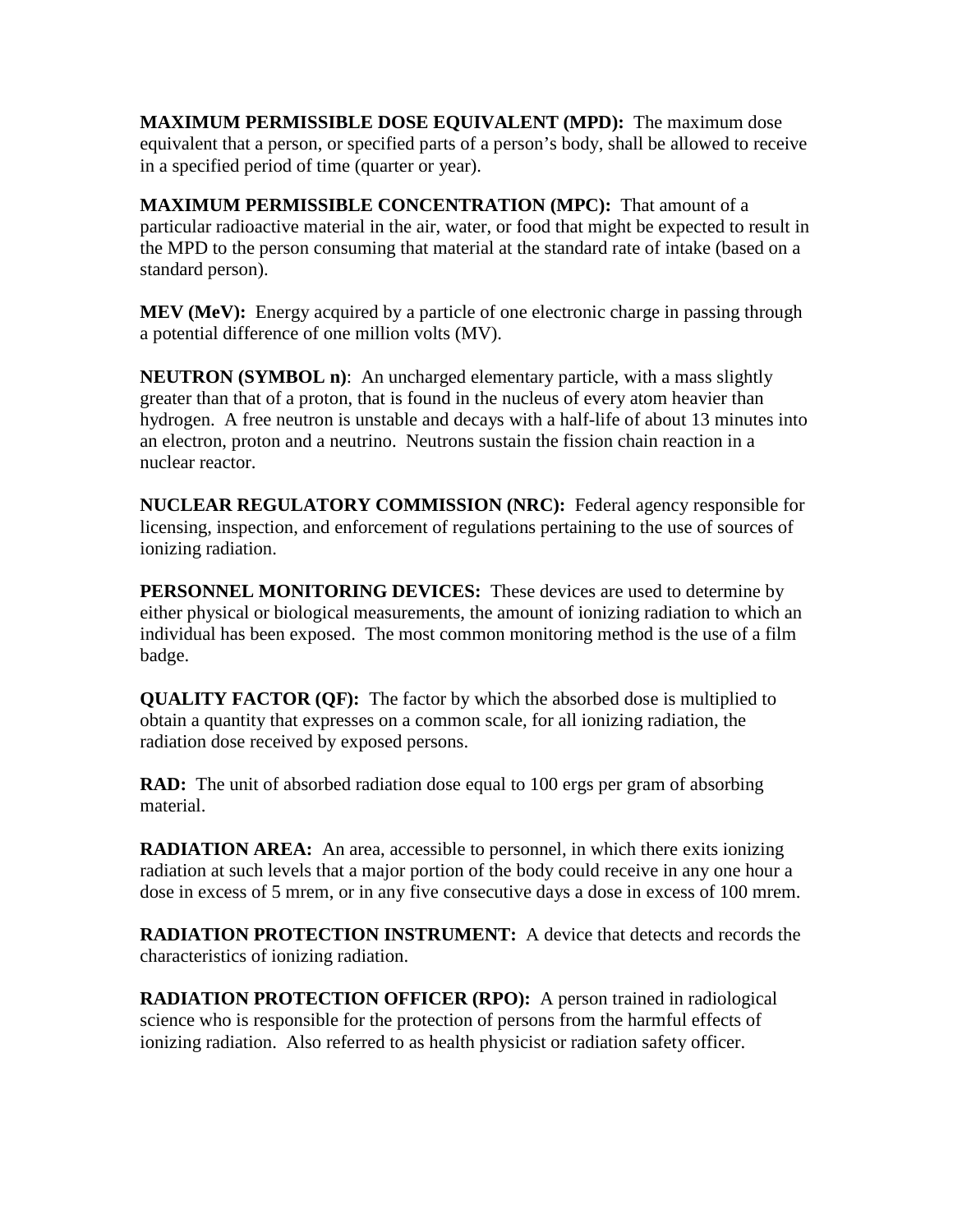**RADIATION PROTECTION SURVEY:** Evaluation of the radiation hazards incident to the production, use or existence of radioactive materials or other sources of ionizing radiation. Such evaluation customarily includes a physical survey of the disposition of materials and equipment, measurements or estimates of the levels of radiation that may be involved, and a sufficient knowledge of processes using or affecting these materials. With this information, it is possible to predict hazards resulting from expected or possible changes to materials or equipment.

**RADIOACTIVE DECAY (DISINTEGRATION):** The spontaneous transformation of one nuclide into a different nuclide or into a different energy state of the same nuclide. The process results in a decrease, with time, of the number of the original radioactive atoms in a sample. It involves the emission from the nucleus of alpha particles, beta particles (or electrons), or gamma rays; or the nuclear capture or ejection of orbiting electrons; or fission. Also called radioactive disintegration.

**RADIOACTIVITY:** The spontaneous decay or disintegration of an unstable atomic nucleus, usually accompanied by the emission of ionizing radiation. (Often shortened to "activity".)

**RADIOISOTOPE (RADIOACTIVE MATERIAL):** A radioactive isotope. An unstable isotope of an element decays or disintegrates spontaneously, emitting radiation. More than 1300 natural or artificial radioisotopes have been identified.

**RADIOTOXICITY:** A term referring to the potential of an isotope to cause damage to living tissue by absorption of energy from the disintegration of the radioactive material introduced into the body.

**REM:** The special unit of dose equivalence (rem = rads x QF). Also, one millirem (mrem) is equal to  $\frac{1}{1000}$  rem.

**RESTRICTED AREA (CONTROLLED AREA):** Any area to which access is controlled for the purpose of protecting individuals from exposure to sources of ionizing radiating radiation.

**ROENTGEN (R):** A unit of exposure to ionizing radiation. It is the amount of gamma or x-rays required to produce ions carrying one electromagnetic unit of electrical charge (either positive or negative) in one cubic centimeter of dry air under standard conditions. Named after Wilhelm Roentgen, a German scientist who discovered x-rays in 1895. Also, one milliroentgen (mR) is equal to  $\frac{1}{1000}$  R.

**SMEAR SURVEY (WIPE TEST):** A procedure in which a swab, such as a circle of filter paper, is rubbed on a surface and its radioactivity measured to determine if the surface is contaminated with a removable radioactive material.